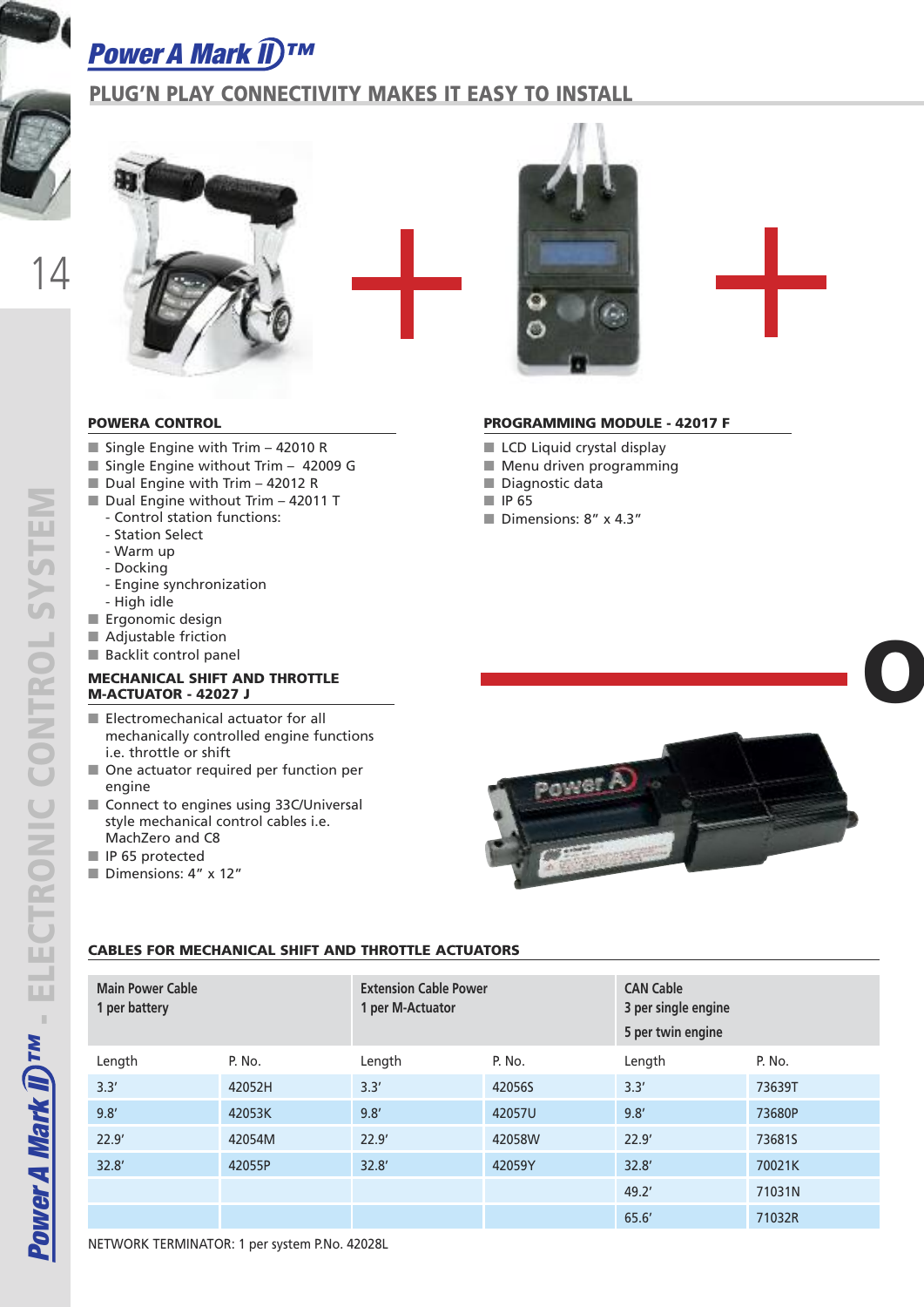

#### **POWER DISTRIBUTION MODULE - 42026 G**

- Automatic Power Selector
- **■** Rectifier (dual)
- **■** IP 65
- Dimensions: 8.5" x 4.7"



### **ELECTRONIC SHIFT UNIT – 42023 A**

- Controls up to 2 shift functions with solenoids. Required for use with direct connection to electronic shift unit on the transmission.
- **■** IP 65 Protected
- Dimensions: 8.3" x 4.7"



#### **ELECTRONIC THROTTLE V-THROTTLE - 42018 H**

■ For 0-5V engine interface.

#### **SAEJ-THROTTLE - Customized**

- Digital signal to CAN SAEJ1939 or NMEA 2000 engine interface, on request, according to customer's specifications
- **■** IP 65 protected
- **■** Dimensions: 8" x 4.3"

| <b>Main Power Cable</b><br>1 per battery |        | Universal V Throttle Cable<br>1 per engine |        | <b>SHIFT Cable</b><br>1 per solenoid shift<br>function |        | <b>CAN Cable</b><br>3 per single engine<br>5 per twin engine |        |
|------------------------------------------|--------|--------------------------------------------|--------|--------------------------------------------------------|--------|--------------------------------------------------------------|--------|
| Length                                   | P. No. | Length                                     | P. No. | Length                                                 | P. No. | Length                                                       | P. No. |
| 3.3'                                     | 42052H | 6.6'                                       | 42029N | 3.3''                                                  | 42060G | 3.3'                                                         | 73639T |
| 9.8'                                     | 42053K | 13.1'                                      | 42030X | 9.8''                                                  | 42061J | 9.8'                                                         | 73680P |
| 22.9'                                    | 42054M |                                            |        | 22.9''                                                 | 42062L | 22.9'                                                        | 73681S |
| 32.8'                                    | 42055P |                                            |        | 32.8''                                                 | 42063N | 32.8'                                                        | 70021K |
|                                          |        |                                            |        |                                                        |        | 49.2'                                                        | 71031N |
|                                          |        |                                            |        |                                                        |        | 65.6                                                         | 71032R |
|                                          |        |                                            |        |                                                        |        |                                                              |        |

#### **CABLES FOR ELECTRONIC SHIFT AND THROTTLE ACTUATORS:**

NETWORK TERMINATOR: 1 per system P.No. 42028L



15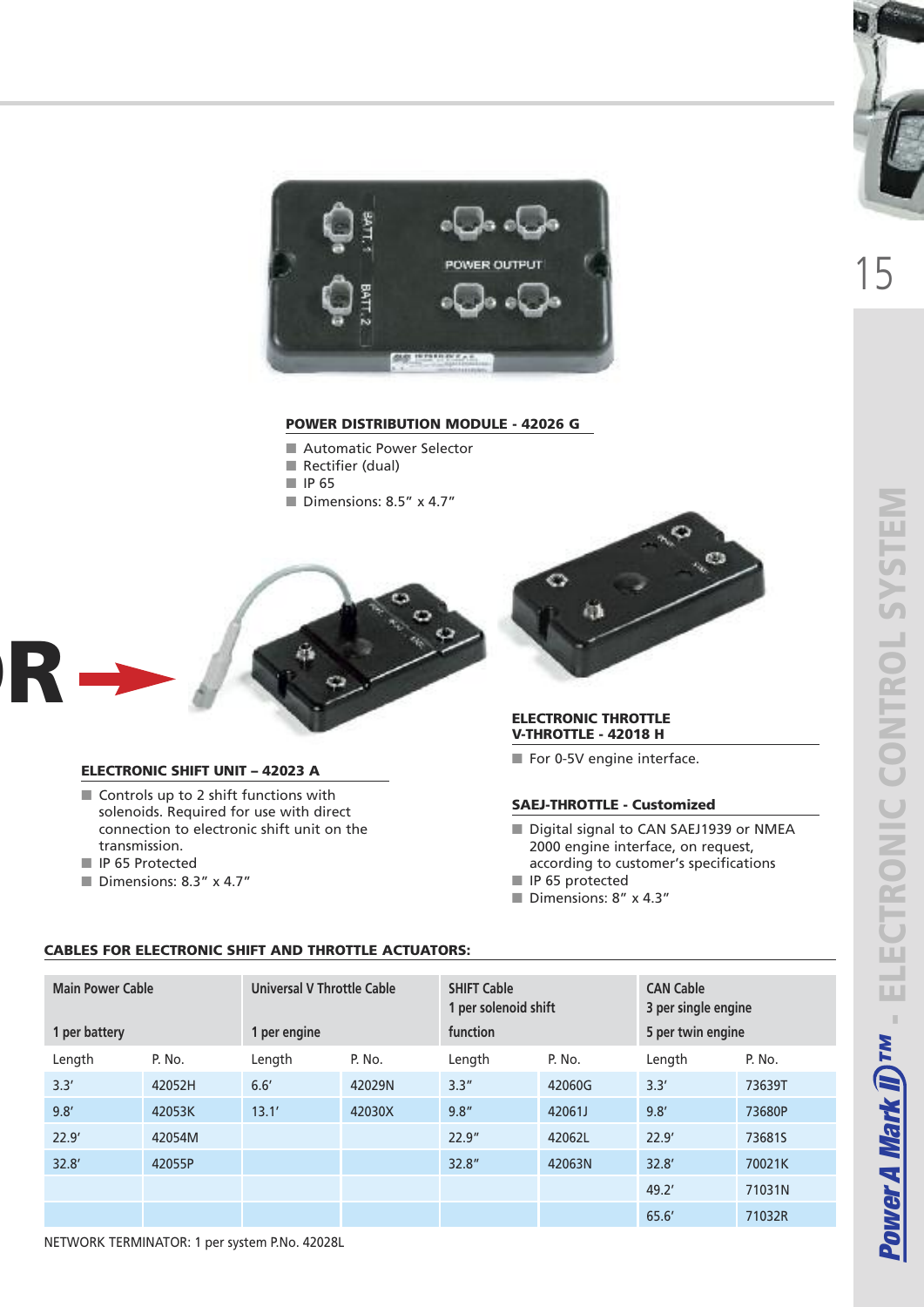## *Power A Mark II ™* **ORDER GUIDE:**

|                                                                                 | <b>ENGINE</b>                                                                    | NO. OF<br><b>ENGINES</b>             | <b>COMPONENTS</b>                                                                                                                                                                                                                                                                                                                                                | P. No.                                                                                                                               | Q.TY                                                                                                                                                                                  |
|---------------------------------------------------------------------------------|----------------------------------------------------------------------------------|--------------------------------------|------------------------------------------------------------------------------------------------------------------------------------------------------------------------------------------------------------------------------------------------------------------------------------------------------------------------------------------------------------------|--------------------------------------------------------------------------------------------------------------------------------------|---------------------------------------------------------------------------------------------------------------------------------------------------------------------------------------|
|                                                                                 |                                                                                  | <b>Single</b><br><b>Engine</b>       | Single control with trim (or no trim)<br><b>Control Unit</b><br>E-Throttle unit<br>E-Shift unit<br>Throttle cable<br>Shift cable<br>Power supply cable (general)<br><b>CAN</b> cable<br>Network terminators                                                                                                                                                      | 42010R (42009G)<br>42017F<br>Chart A<br>42023A<br>Chart B<br>Chart C<br>Chart C<br>Chart C<br>42028L                                 | $\mathbf{1}$<br>$\mathbf{1}$<br>$\mathbf{1}$<br>$\mathbf{1}$<br>$\mathbf{1}$<br>$\mathbf{1}$<br>$\mathbf{1}$<br>3<br>$\mathbf{1}$                                                     |
|                                                                                 | <b>PwA II-EE</b><br><b>Electronic</b><br>throttle<br><b>Electric shift</b>       |                                      | Power Unit (optional for second battery)<br>Power cable extension (optional for second battery)<br>Power supply cable (optional for second battery)                                                                                                                                                                                                              | 42026G<br>Chart C<br>Chart C                                                                                                         | 1<br>$\mathbf{1}$<br>$\mathbf{1}$                                                                                                                                                     |
| SYSTEM<br><b>NTROL</b><br>CTRONIC<br>- 8<br><b>ower A Mark II)<sup>TM</sup></b> |                                                                                  | <b>Two</b><br><b>Engines</b>         | Dual control with trim (or no trim)<br><b>Control Unit</b><br>E-Throttle unit<br>E-Shift unit<br>Throttle cable<br>Shift cable<br>Power supply cable (general)<br><b>CAN</b> cable<br>Network terminators<br>Power Unit (optional for second battery)<br>Power cable extension (optional for second battery)<br>Power supply cable (optional for second battery) | 42012V (42011T)<br>42017F<br>Chart A<br>42023A<br>Chart B<br>Chart C<br>Chart C<br>Chart C<br>42028L<br>42026G<br>Chart C<br>Chart C | $\mathbf{1}$<br>$\mathbf{1}$<br>$\mathbf{1}$<br>$\mathbf{1}$<br>$\overline{2}$<br>$\overline{2}$<br>$\mathbf{1}$<br>3<br>$\mathbf{1}$<br>$\mathbf{1}$<br>$\mathbf{1}$<br>$\mathbf{1}$ |
|                                                                                 | <b>PwA II-EM</b>                                                                 | <b>Single</b><br><b>Engine</b>       | Single control with trim (or no trim)<br><b>Control Unit</b><br>E-Throttle unit<br>Mechanical actuator<br>Throttle cable<br><b>CAN</b> cable<br>Power supply cable (general)<br>Network terminators<br>Power Unit (optional for second battery)<br>Power cable extension (optional for second battery)<br>Power supply cable (optional for second battery)       | 42010R (42009G)<br>42017F<br>Chart A<br>42027J<br>Chart B<br>Chart C<br>Chart C<br>42028L<br>42026G<br>Chart C<br>Chart C            | 1<br>$\mathbf{1}$<br>$\mathbf{1}$<br>$\mathbf{1}$<br>$\mathbf{1}$<br>3<br>1<br>$\mathbf{1}$<br>1<br>$\mathbf{1}$<br>$\mathbf{1}$                                                      |
|                                                                                 | <b>Electronic</b><br>throttle<br><b>Mechanical</b><br>shift                      | <b>Two</b><br><b>Engines</b>         | Dual control with trim (or no trim)<br><b>Control Unit</b><br>E-Throttle unit<br>Mechanical actuator<br>Throttle cable<br><b>CAN</b> cable<br>Power supply cable (general)<br>Network terminators<br><b>Power Unit</b><br>Power extension cable<br>Power supply cable (optional for second battery)                                                              | 42012V (42011T)<br>42017F<br>Chart A<br>42027J<br>Chart B<br>Chart C<br>Chart C<br>42028L<br>42026G<br>Chart C<br>Chart C            | $\mathbf{1}$<br>$\mathbf{1}$<br>$\mathbf{1}$<br>$\overline{2}$<br>$\overline{2}$<br>4<br>$\mathbf{1}$<br>$\mathbf{1}$<br>$\mathbf{1}$<br>$\overline{2}$<br>$\mathbf{1}$               |
|                                                                                 | For each additional station add:<br><b>Single Engine:</b><br><b>Two Engines:</b> | <b>CAN</b> cable<br><b>CAN cable</b> | Single lever control station with trim (or no trim)<br>Dual lever control station with trim (or no trim)                                                                                                                                                                                                                                                         | 42010R (42009G)<br><b>Chart C</b><br>42012V (42011T)<br><b>Chart C</b>                                                               | 1<br>1<br>$\mathbf{1}$<br>1                                                                                                                                                           |

**Contract**